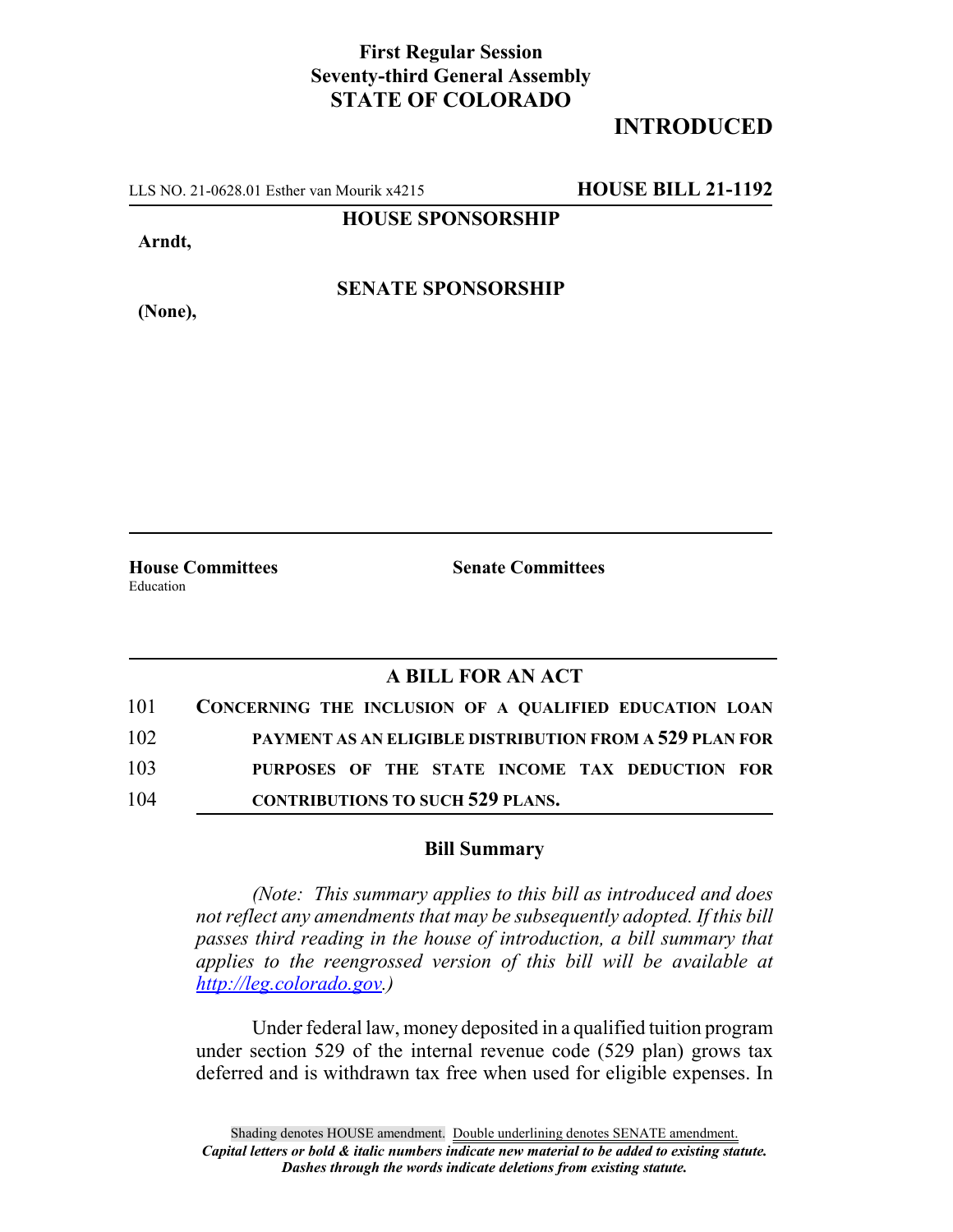addition to the federal tax benefit, the state provides an incentive for the deposit of money into a 529 plan by offering a state income tax deduction for contributions to such 529 plans.

In 2019, the federal government included paying principle or interest on any qualified education loan, up to \$10,000 per year, as an eligible expense.

Current law requires the state income tax deduction to be recaptured from the taxpayer if a distribution is not used for listed purposes. The bill specifies that using a 529 plan for paying principle or interest on any qualified education loan, not to exceed \$10,000, is also an eligible distribution for purposes of the state income tax deduction for contributions to such 529 plans.

The bill also requires collegeinvest to provide the department of revenue with a secure electronic report containing information for the 529 plan owners and third-party contributors necessary for the administration of the income tax deduction.

| $\mathbf{1}$   | Be it enacted by the General Assembly of the State of Colorado:                   |
|----------------|-----------------------------------------------------------------------------------|
| $\overline{2}$ | <b>SECTION 1.</b> In Colorado Revised Statutes, 39-22-104, amend                  |
| 3              | $(4)(i)(III)$ and $(4)(i)(IV)$ ; and <b>add</b> $(4)(i)(V)$ as follows:           |
| $\overline{4}$ | 39-22-104. Income tax imposed on individuals, estates, and                        |
| 5              | trusts - single rate - legislative declaration - definitions - repeal.            |
| 6              | (4) There shall be subtracted from federal taxable income:                        |
| $\overline{7}$ | (i) $(III)$ No exclusion shall be IS allowed pursuant to this                     |
| 8              | $\frac{1}{2}$ paragraph (i) SUBSECTION (4)(i) to the extent that such payments or |
| 9              | contributions are excluded from the taxpayer's federal taxable income for         |
| 10             | the taxable year. Any exclusion taken under this paragraph (i) shall be           |
| 11             | subject to recapture SUBSECTION $(4)(i)$ IS ADDED TO THE ACCOUNT                  |
| 12             | HOLDER'S TAXABLE INCOME in the taxable year or years in which any                 |
| 13             | distribution, refund, or any other withdrawal is made pursuant to an              |
| 14             | advance payment contract, from a savings trust account, or otherwise in           |
| 15             | connection with a qualified state tuition program for any reason other            |
| 16             | than:                                                                             |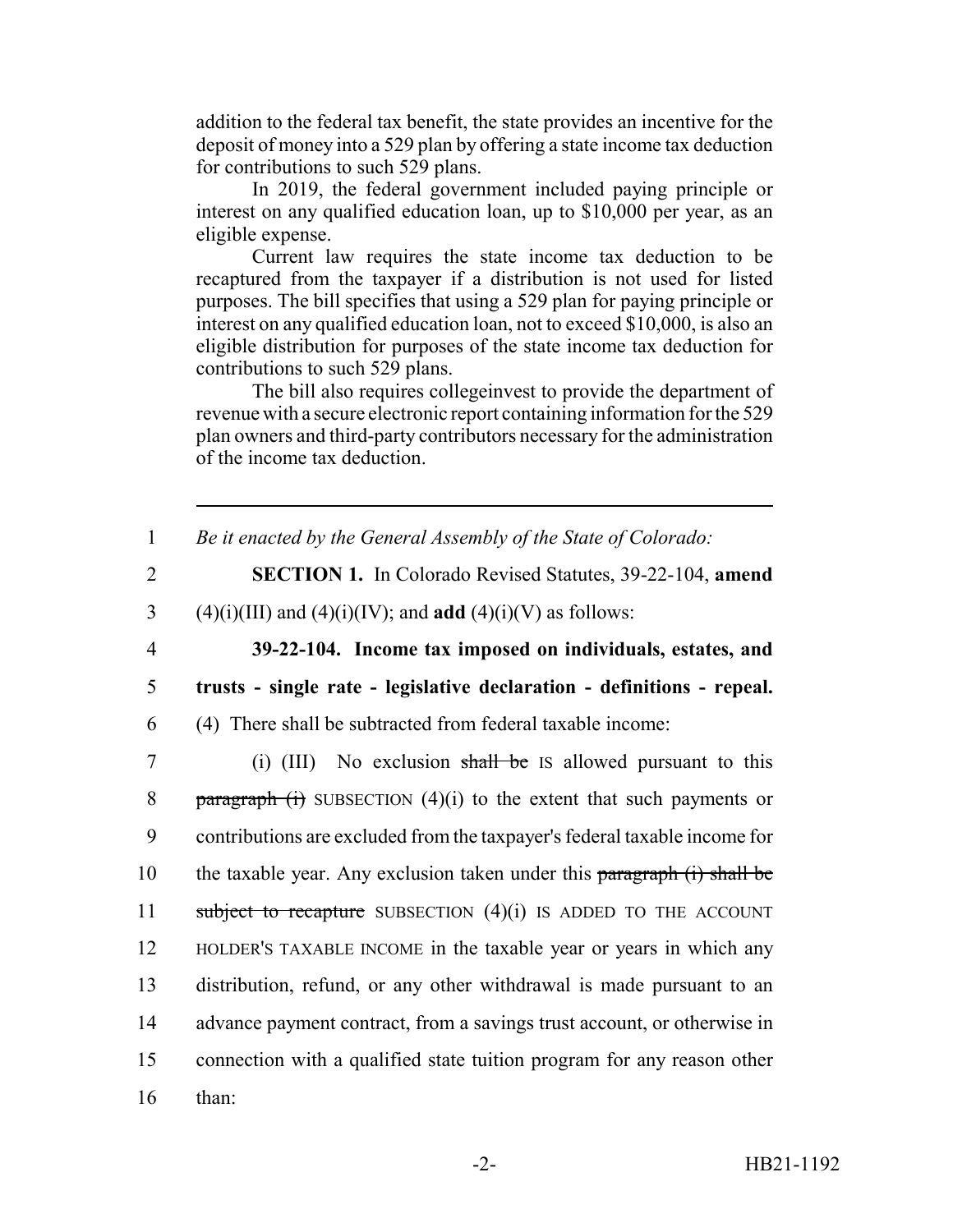- 
- (A) To pay qualified higher education expenses;

2 (B) As a result of the beneficiary's death or disability;  $\sigma$ 

 (C) As a result of receiving a scholarship and as long as the aggregate amount of distributions, refunds, or withdrawals made pursuant 5 to this sub-subparagraph  $(\text{C})$  SUBSECTION  $(4)(i)(III)(C)$  do not exceed the amount of the scholarship provided during such tax year; OR

 (D) FOR INCOME TAX YEARS COMMENCING ON OR AFTER JANUARY 1, 2022, TO PAY FOR PRINCIPAL OR INTEREST ON ANY QUALIFIED EDUCATION LOAN, NOT TO EXCEED TEN THOUSAND DOLLARS, AS ALLOWED 10 UNDER SECTION 529 (c)(9) OF THE INTERNAL REVENUE CODE.

 (IV) As used in this paragraph (i), "designated beneficiary", 12 means a designated beneficiary as defined in section (e)(1) of the internal revenue code, "qualified state tuition program", means a qualified 14 state tuition program as defined in section 529 (b) of the internal revenue code, and "qualified higher education expenses" means qualified higher 16 education expenses as defined in section (e)(3) of the internal 17 revenue code SUBSECTION (4)(i), UNLESS THE CONTEXT OTHERWISE REQUIRES:

 (A) "DESIGNATED BENEFICIARY" HAS THE SAME MEANING AS THE 20 TERM "DESIGNATED BENEFICIARY" DEFINED IN SECTION 529 (e)(1) OF THE INTERNAL REVENUE CODE.

 (B) "QUALIFIED HIGHER EDUCATION EXPENSE" HAS THE SAME MEANING AS THE TERM "QUALIFIED HIGHER EDUCATION EXPENSE" 24 DEFINED IN SECTION 529 (e)(3) OF THE INTERNAL REVENUE CODE.

 (C) "QUALIFIED STATE TUITION PROGRAM" MEANS A QUALIFIED TUITION PROGRAM AS DEFINED IN SECTION 529 (b) OF THE INTERNAL REVENUE CODE.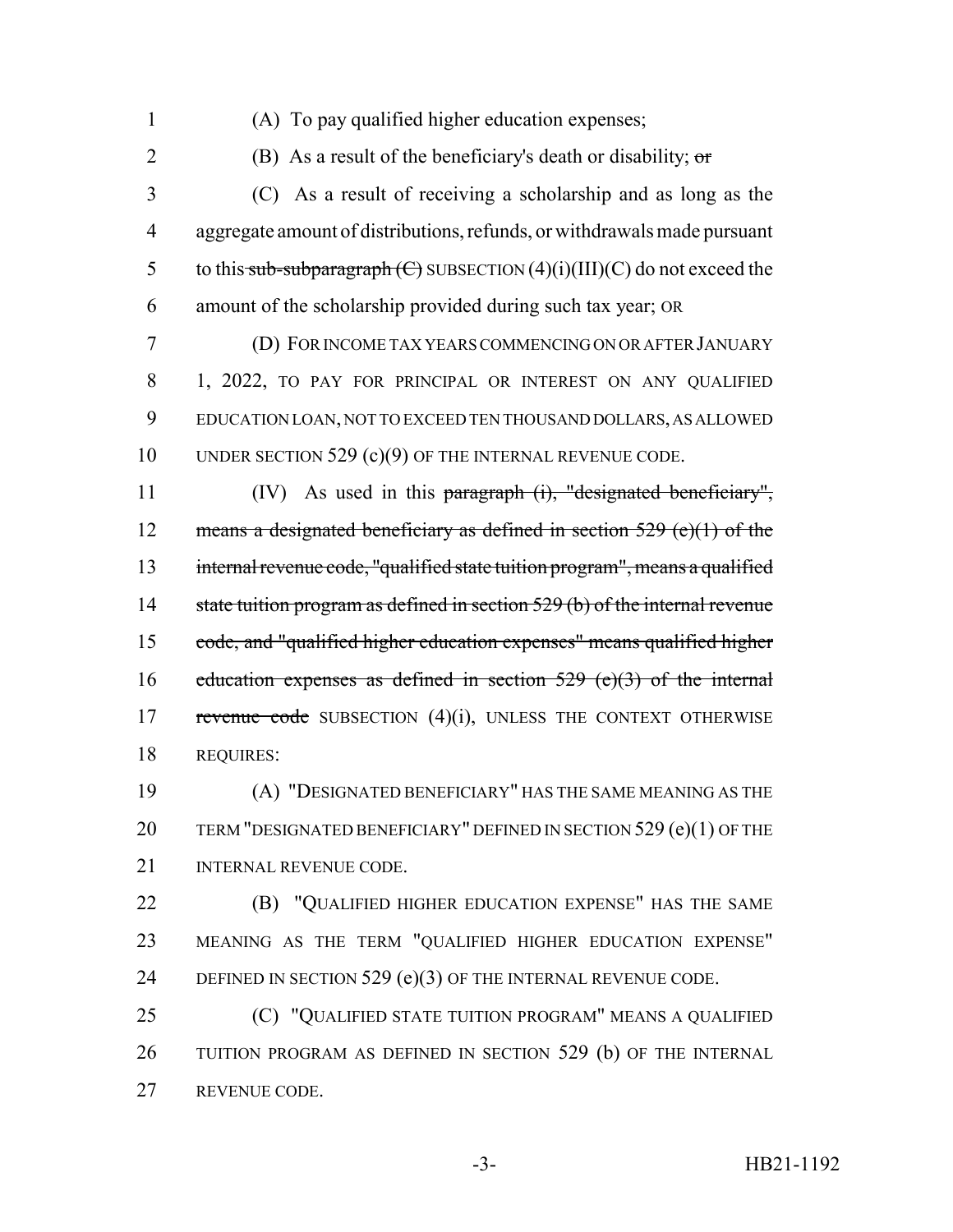(V) BEGINNING JANUARY 1, 2023, AND ANNUALLY THEREAFTER, COLLEGEINVEST SHALL PROVIDE THE DEPARTMENT WITH A SECURE ELECTRONIC REPORT CONTAINING INFORMATION FOR THE 529 QUALIFIED STATE TUITION PROGRAM'S ACCOUNT OWNERS AND THIRD-PARTY CONTRIBUTORS NECESSARY FOR THE ADMINISTRATION OF THE DEDUCTION ALLOWED IN THIS SECTION. THE REPORT MUST INCLUDE:

 (A) THE NAME AND SOCIAL SECURITY NUMBER, AND THE CONTRIBUTION AMOUNT, OF ALL COLORADO TAXPAYERS MAKING A CONTRIBUTION TO A COLLEGEINVEST ACCOUNT IN THE REPORTING TAX YEAR COMMENCING ON OR AFTER JANUARY 1, 2022;

 (B) THE NAME AND SOCIAL SECURITY NUMBER, AND THE 12 CONTRIBUTION AMOUNT, OF ANY OTHER COLORADO TAXPAYER MAKING 13 A CONTRIBUTION TO A COLLEGEINVEST ACCOUNT IN THE REPORTING TAX YEAR COMMENCING ON OR AFTER JANUARY 1, 2022, WHO INTENDS TO PARTICIPATE IN THE DEDUCTION ALLOWED IN THIS SECTION; AND

 (C) THE NAME AND SOCIAL SECURITY NUMBER, AND THE UNQUALIFIED DISTRIBUTION AMOUNT, OF EACH ACCOUNT HOLDER OF A COLLEGEINVEST ACCOUNT WHO IS ALSO A COLORADO TAXPAYER MAKING AN UNQUALIFIED DISTRIBUTION IN THE REPORTING TAX YEAR 20 COMMENCING ON OR AFTER JANUARY 1, 2022, AND THE REASON FOR THE UNQUALIFIED DISTRIBUTION.

 **SECTION 2. Act subject to petition - effective date.** This act takes effect at 12:01 a.m. on the day following the expiration of the ninety-day period after final adjournment of the general assembly; except 25 that, if a referendum petition is filed pursuant to section 1 (3) of article V of the state constitution against this act or an item, section, or part of this act within such period, then the act, item, section, or part will not take